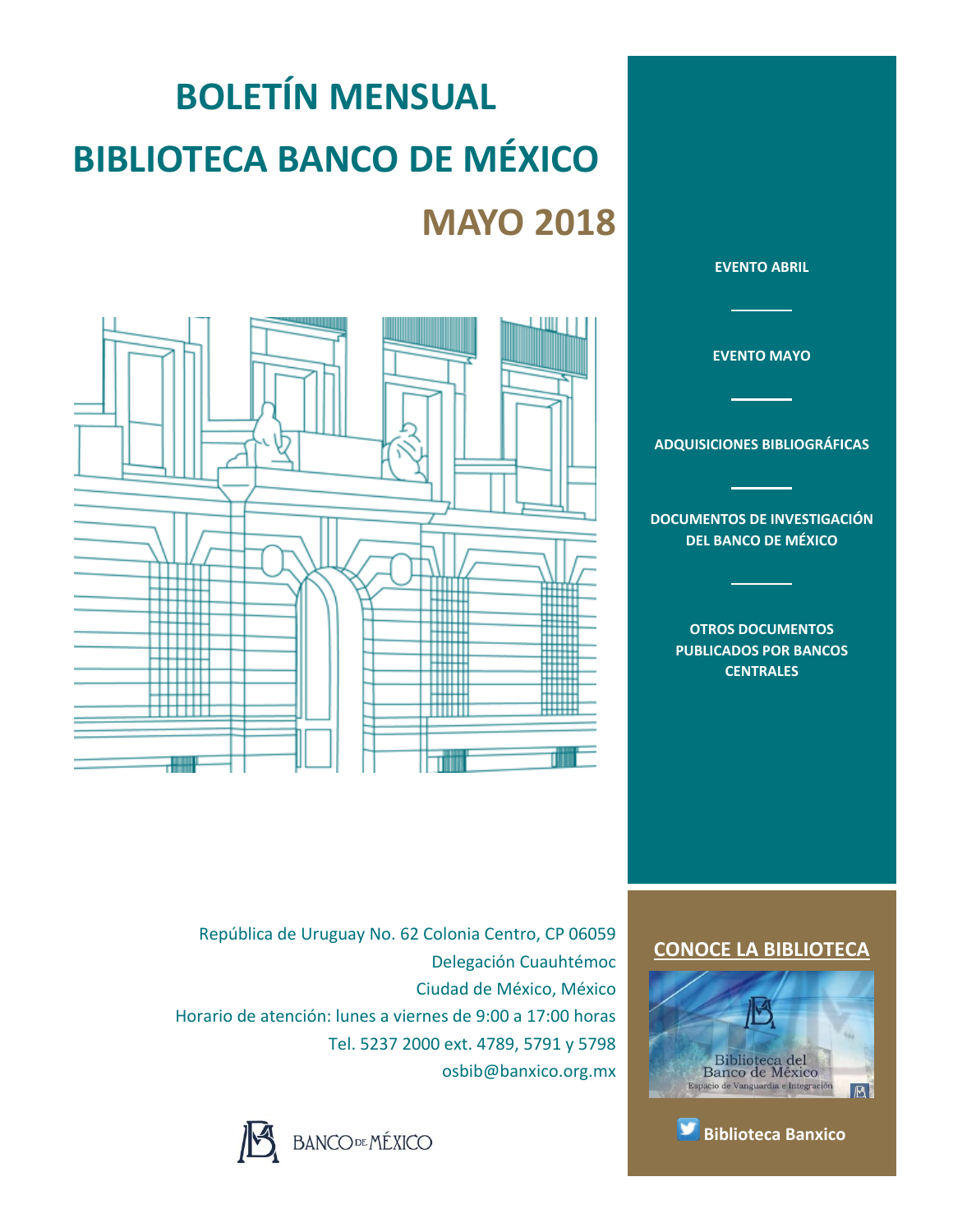### **EVENTO ABRIL**

<span id="page-1-0"></span>Presentación del libro: Orígenes, Historia y Futuro de la Reserva Federal de los Estados Unidos. MIDE, 24 de abril de 2018.



De izquierda a derecha: Dr. Fausto Hernández, Prof. Michael D Bordo, Lic. Alejandro Díaz de León Carrillo, Dr. Gustavo del Angel.





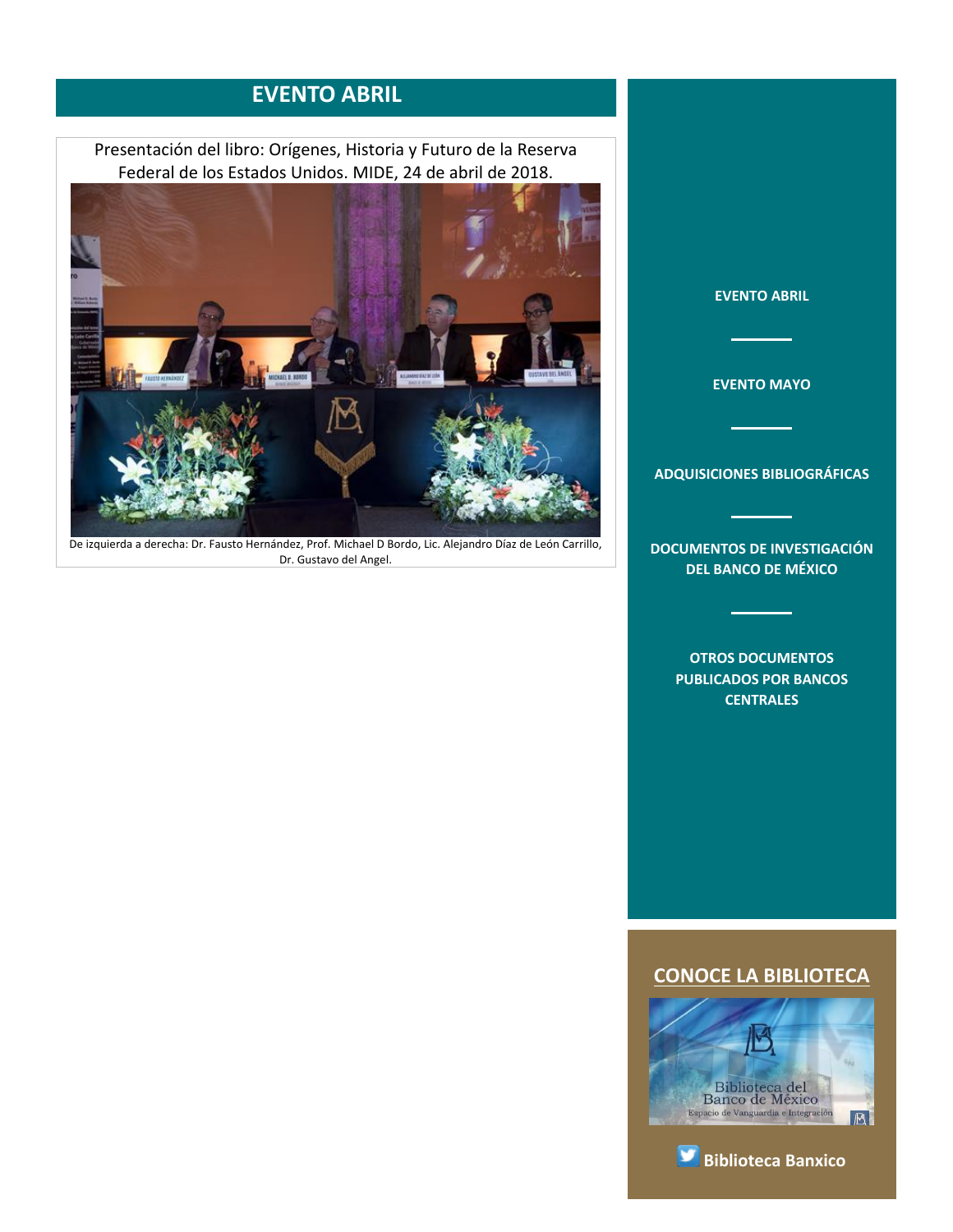<span id="page-2-0"></span>

**[OTROS DOCUMENTOS](#page-5-0)  [PUBLICADOS POR BANCOS](#page-5-0)  [CENTRALES](#page-5-0)**



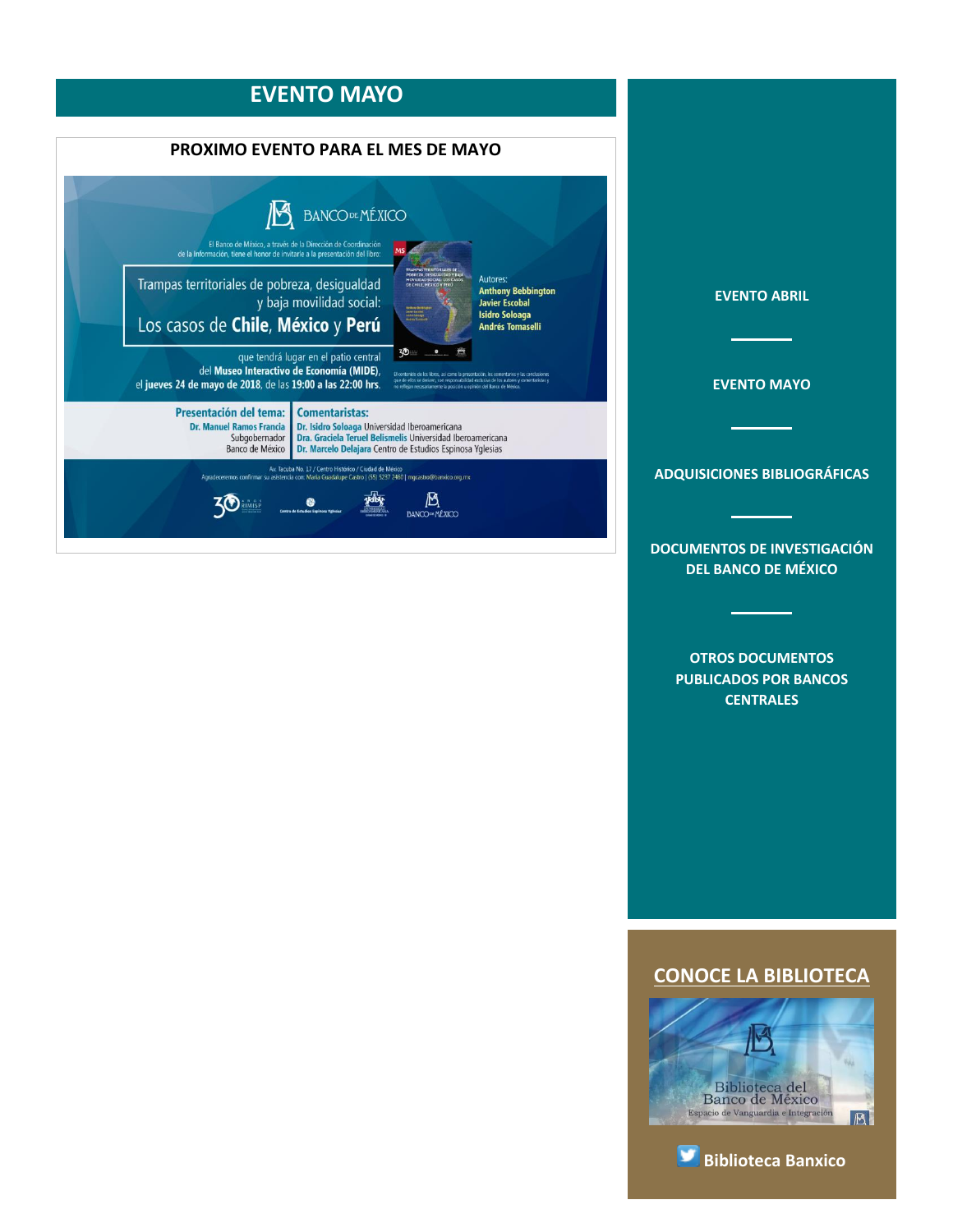<span id="page-3-0"></span>

| <b>ADQUISICIONES BIBLIOGRÁFICAS</b>                                         |                                         |                                                       |
|-----------------------------------------------------------------------------|-----------------------------------------|-------------------------------------------------------|
| <b>ECONOMÍA Y FINANZAS</b>                                                  |                                         |                                                       |
| The political economy of clean energy $\vert$ The economics of contemporary |                                         |                                                       |
| transitions                                                                 | <b>Latin America</b>                    |                                                       |
| 2017                                                                        | 2017                                    |                                                       |
| Douglas Arent                                                               | Beatriz Armendáriz<br>Felipe Larraín B. |                                                       |
| Econometric models for industrial                                           |                                         |                                                       |
| organization                                                                | Experimental capitalism : the           | <b>EVENTO ABRIL</b>                                   |
| 2017                                                                        | nanoeconomics of American high-         |                                                       |
| Matthew Shum                                                                | tech industries                         |                                                       |
|                                                                             | 2016                                    |                                                       |
| Multivariate modelling of non-<br>stationary economic time series           | Steven Klepper                          | <b>EVENTO MAYO</b>                                    |
| 2017                                                                        | La naturaleza multidimensional de la    |                                                       |
| John Hunter                                                                 | competencia bancaria en México : un     |                                                       |
| Simon P. Burke                                                              | análisis del periodo 2001-2011          | <b>ADQUISICIONES BIBLIOGRÁFICAS</b>                   |
| Alessandra Canepa                                                           | 2014                                    |                                                       |
|                                                                             | Gonzalo Castañeda                       |                                                       |
| Studies in foreign exchange                                                 |                                         | <b>DOCUMENTOS DE INVESTIGACIÓN</b>                    |
| economics                                                                   | Weak convergence of financial           | <b>DEL BANCO DE MÉXICO</b>                            |
| 2017                                                                        | markets                                 |                                                       |
| Martin D. D. Evans                                                          | 2003                                    |                                                       |
|                                                                             | Jean-Luc Prigent                        | <b>OTROS DOCUMENTOS</b>                               |
|                                                                             |                                         | <b>PUBLICADOS POR BANCOS</b>                          |
|                                                                             | A market theory of money                | <b>CENTRALES</b>                                      |
|                                                                             | 1989                                    |                                                       |
|                                                                             | John Hicks                              |                                                       |
| <b>CIENCIAS DE LA COMPUTACIÓN</b>                                           |                                         |                                                       |
| Introduction to GIS programming and                                         |                                         |                                                       |
| fundamentals with Python and                                                |                                         |                                                       |
| <b>ArcGIS</b>                                                               |                                         |                                                       |
| 2017                                                                        |                                         |                                                       |
| Yang, Chaowei                                                               |                                         |                                                       |
| <b>MATEMÁTICAS</b>                                                          |                                         |                                                       |
| An introduction to the theory of                                            |                                         |                                                       |
| mechanism design                                                            |                                         | <b>CONOCE LA BIBLIOTECA</b>                           |
| 2015                                                                        |                                         |                                                       |
| Tilman Börgers                                                              |                                         |                                                       |
| PSICOLOGÍA Y PROCESOS SOCIALES                                              |                                         |                                                       |
| Governance, regulation and powers                                           |                                         |                                                       |
| on the Internet                                                             |                                         | Biblioteca del<br>Banco de México                     |
| 2015                                                                        | <b>CONSULTA EL CATÁLOGO DE LA</b>       | Espacio de Vanguardia e Integración<br>$ \mathbb{B} $ |
| Eric Brousseau<br>Meryem Marzouki                                           | <b>BIBLIOTECA</b>                       |                                                       |
| Cécile Méadel                                                               |                                         | <b>Biblioteca Banxico</b>                             |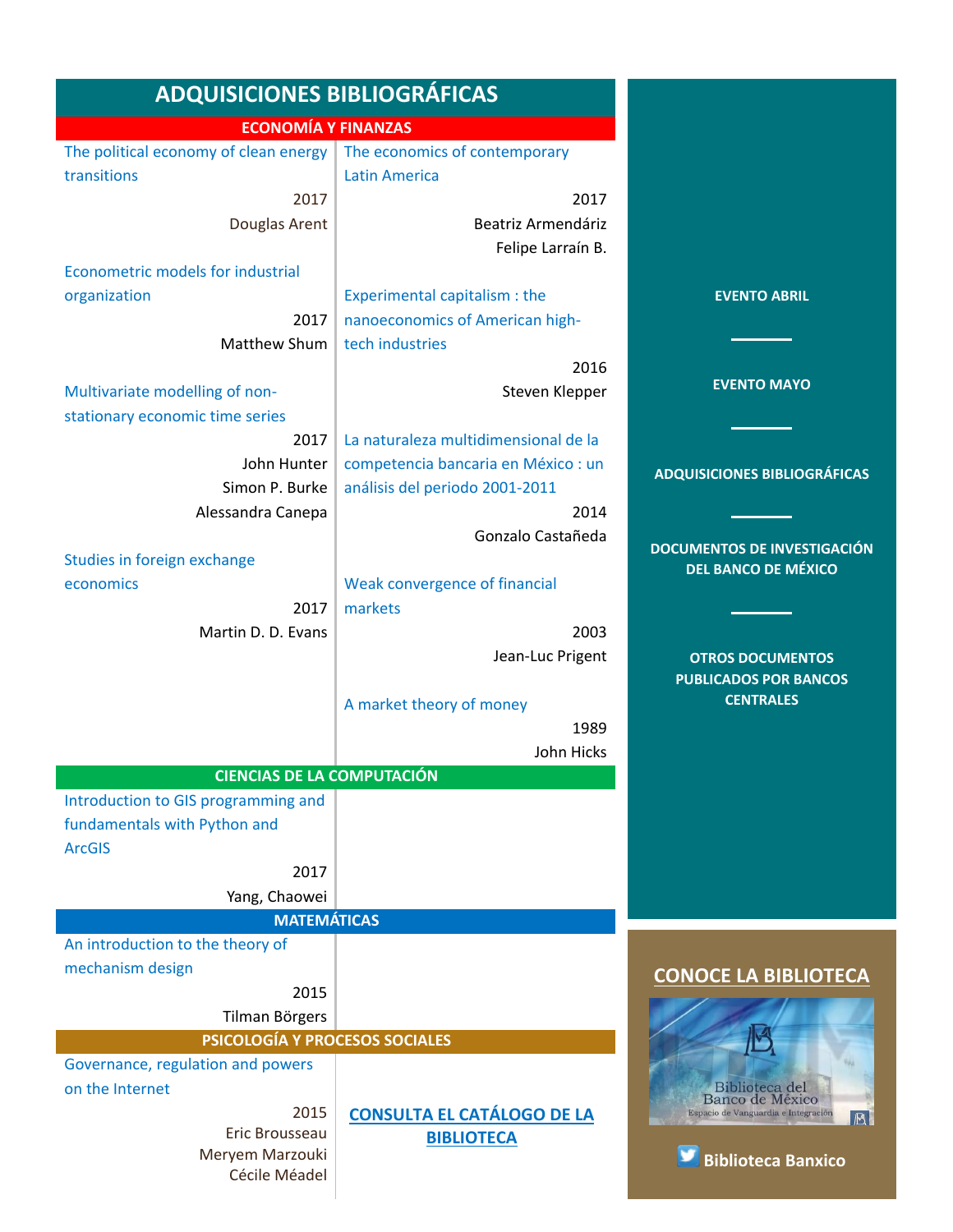<span id="page-4-0"></span>

| <b>DOCUMENTOS DE INVESTIGACIÓN DEL BANCO DE</b>                                                                                           |                                                                                       |                                                                                                                                                                                                                                     |
|-------------------------------------------------------------------------------------------------------------------------------------------|---------------------------------------------------------------------------------------|-------------------------------------------------------------------------------------------------------------------------------------------------------------------------------------------------------------------------------------|
| <b>MÉXICO</b>                                                                                                                             |                                                                                       |                                                                                                                                                                                                                                     |
| <b>Stability of equilibrium outcomes</b><br>under deferred acceptance:<br>acyclicity and dropping strategies<br>2018-05<br>Benjamín Tello | Financial openness, policy vs.<br>realized outcomes<br>2018-04<br>Georgia Ramsay Bush | <b>EVENTO ABRIL</b><br><b>EVENTO MAYO</b><br><b>ADQUISICIONES BIBLIOGRÁFICAS</b><br><b>DOCUMENTOS DE INVESTIGACIÓN</b><br><b>DEL BANCO DE MÉXICO</b><br><b>OTROS DOCUMENTOS</b><br><b>PUBLICADOS POR BANCOS</b><br><b>CENTRALES</b> |
|                                                                                                                                           | <b>VER DOCUMENTOS DE</b><br><b>INVESTIGACIÓN ANTERIORES</b>                           | <b>CONOCE LA BIBLIOTECA</b><br>Biblioteca del<br>Banco de México<br>Espacio de Vanguardia e Integración<br>B<br><b>Biblioteca Banxico</b>                                                                                           |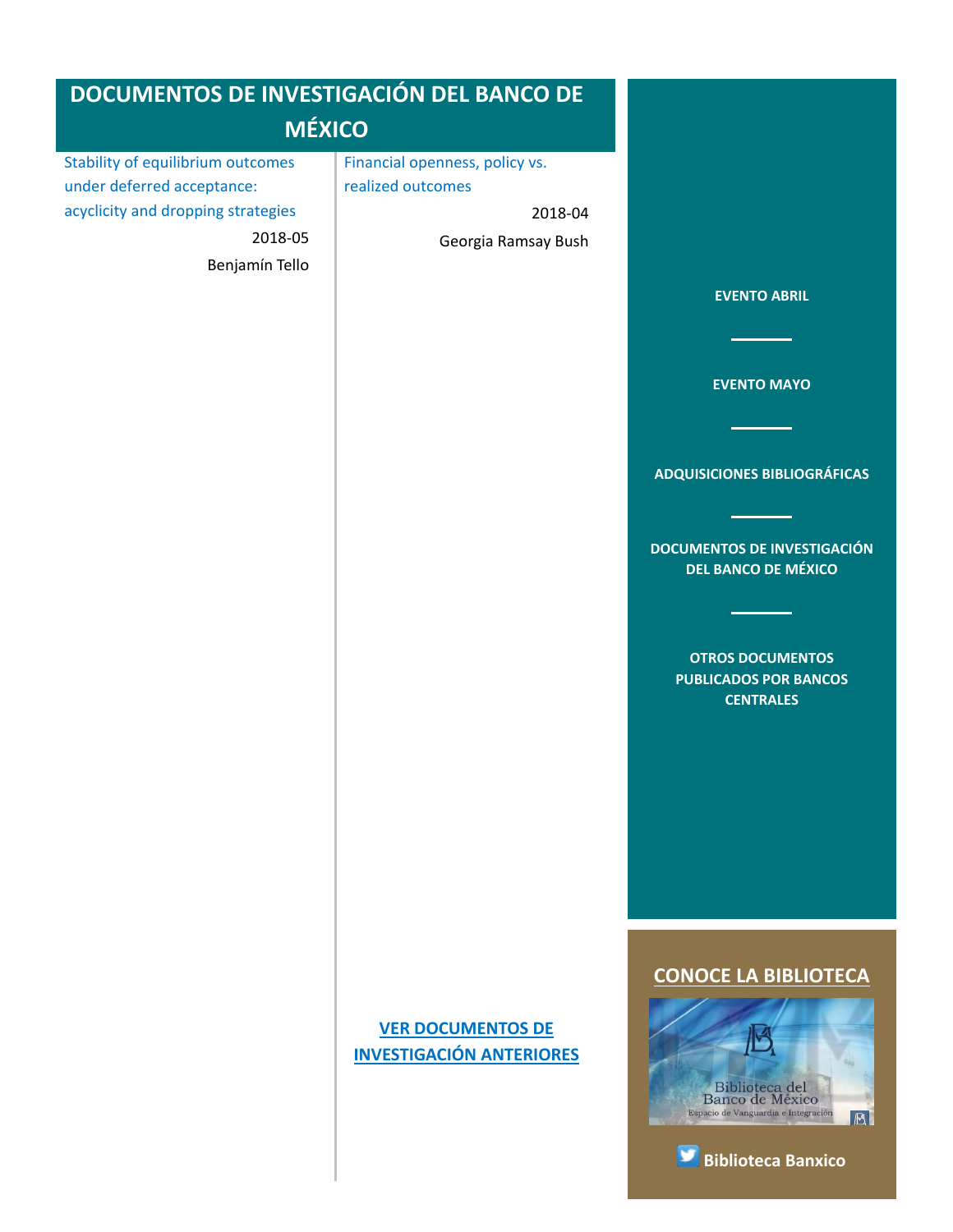<span id="page-5-0"></span>

| <b>OTROS DOCUMENTOS PUBLICADOS POR BANCOS</b>                                |                                                                     |                                     |
|------------------------------------------------------------------------------|---------------------------------------------------------------------|-------------------------------------|
| <b>CENTRALES</b>                                                             |                                                                     |                                     |
| Detrending and financial cycle facts<br>across G7 countries: mind a spurious | <b>Business models and dollar funding</b><br>of global banks        |                                     |
| medium term!                                                                 | 2018                                                                |                                     |
| 2018<br>Yves S. Schüler                                                      | Iñaki Aldasoro<br><b>Torsten Ehlers</b><br>Egemen Eren              |                                     |
| <b>Exchange rate appreciations and</b>                                       |                                                                     | <b>EVENTO ABRIL</b>                 |
| corporate risk taking                                                        | The implications of passive investing                               |                                     |
| 2018                                                                         | for securities markets                                              |                                     |
| Sebnem Kalemli-Ozcan                                                         | 2018                                                                |                                     |
| Xiaoxi Liu                                                                   | Vladyslav Sushko                                                    | <b>EVENTO MAYO</b>                  |
| <b>Ilhyock Shim</b>                                                          | <b>Grant Turner</b>                                                 |                                     |
| Credit supply and productivity<br>growth                                     | Early warning indicators of banking<br>crises: expanding the family |                                     |
| 2018                                                                         | 2018                                                                | <b>ADQUISICIONES BIBLIOGRÁFICAS</b> |
| Francesco Manaresi                                                           | Iñaki Aldasoro                                                      |                                     |
| Nicola Pierri                                                                | Claudio Borio                                                       |                                     |
|                                                                              | Mathias Drehmann                                                    | <b>DOCUMENTOS DE INVESTIGACIÓN</b>  |
| A minimal moral hazard central                                               |                                                                     | <b>DEL BANCO DE MÉXICO</b>          |
| stabilisation capacity for the EMU                                           | Liquidity crises in the mortgage                                    |                                     |
| based on world trade                                                         | market                                                              |                                     |
| 2018                                                                         | 2018                                                                |                                     |
| Roel Beetsma                                                                 | You Suk Kim                                                         | <b>OTROS DOCUMENTOS</b>             |
| Simone Cima<br>Jacopo Cimadomo                                               | Steven M. Laufer<br>Karen Pence                                     | <b>PUBLICADOS POR BANCOS</b>        |
|                                                                              | <b>Richard Stanton</b>                                              | <b>CENTRALES</b>                    |
| Strengthening the global financial<br>safety net                             | Nancy Wallace                                                       |                                     |
| 2018                                                                         | Natural Rate of Interest in Japan:                                  |                                     |
|                                                                              | Measuring its size and identifying                                  |                                     |
| Does sovereign risk in local and                                             | drivers based on a DSGE model                                       |                                     |
| foreign currency differ?                                                     | 2018                                                                |                                     |
| 2018                                                                         | Yosuke Okazaki                                                      |                                     |
| Marlene Amstad                                                               | Nao Sudo                                                            |                                     |
| Frank Packer                                                                 |                                                                     |                                     |
| Jimmy Shek                                                                   |                                                                     |                                     |
|                                                                              |                                                                     |                                     |
|                                                                              |                                                                     | <b>CONOCE LA BIBLIOTECA</b>         |



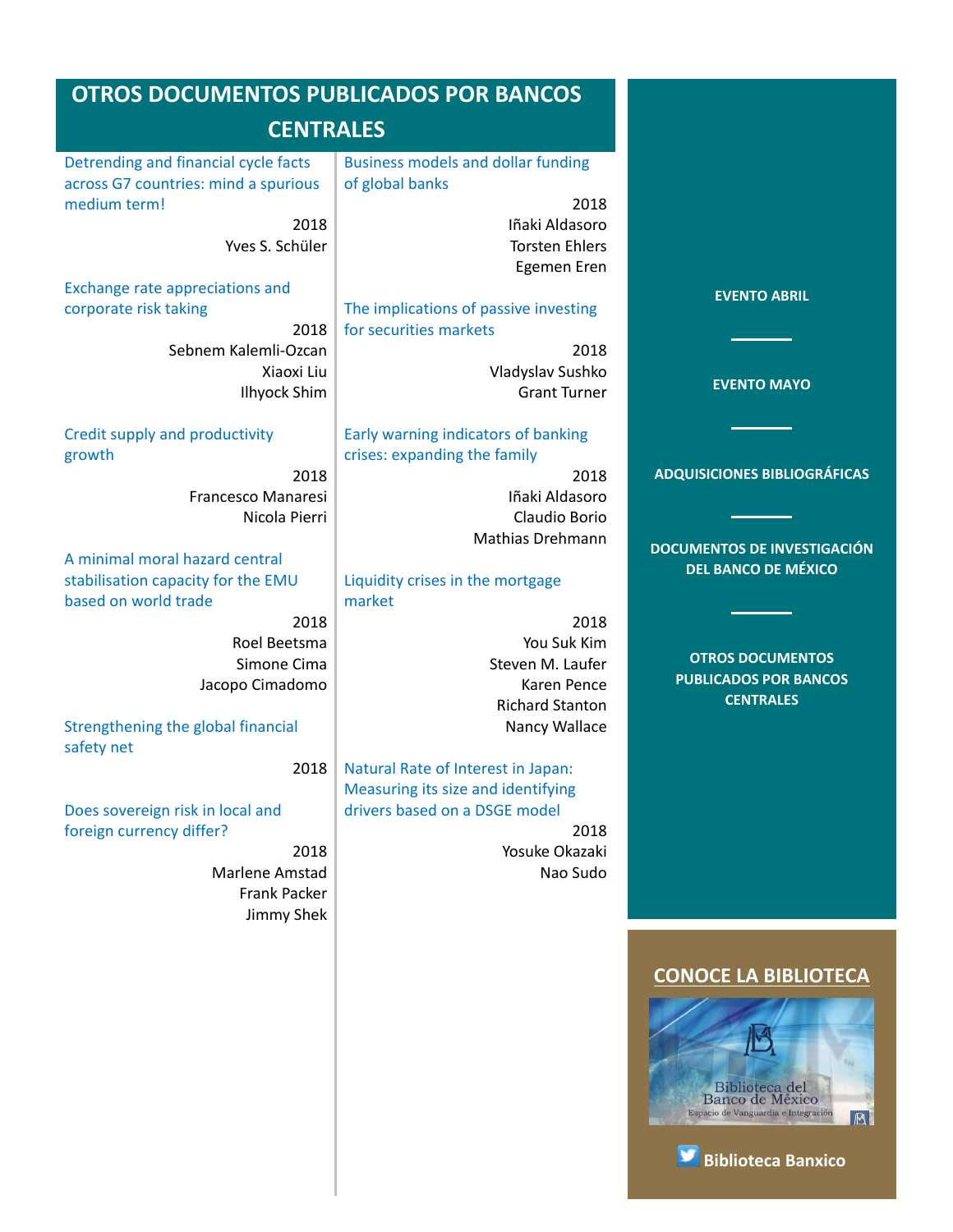**ECONOMÍA Y FINANZAS**



<span id="page-6-0"></span>The political economy of clean energy transitions edited by Douglas Arent Oxford University, 2017 **Clasificación: 333.794 P769**

[Solicítalo aquí](mailto:osbib@banxico.org.mx?subject=+Solicito%20el%20siguiente%20material&body=Solicito%20en%20préstamo%20el%20siguiente%20título%20%22The%20political%20economy%20of%20clean%20energy%20transitions%22%20con%20clasificación%20333.794%20P769)

#### Resumen:

The 21st Conference of the Parties (CoP21) to the United Nations Framework Convention on Climate Change (UNFCCC) shifted the nature of the political economy challenge associated with achieving a global emissions trajectory that is consistent with a stable climate. The shifts generated by CoP21 place country decision-making and country policies at centre stage. Under moderately optimistic assumptions concerning the vigour with which CoP21 objectives are pursued, nearly every country will attempt to design and implement the most promising and locally relevant policies for achieving their agreed contribution to global mitigation. These policies will vary dramatically across countries as they embark on an unprecedented era of policy experimentation in driving a clean energy transition. This book steps into this new world of broad-scale and locally relevant policy experimentation. The chapters focus on the political economy of clean energy transition with an emphasis on specific issues encountered in both developed and developing countries. The authors contribute a broad diversity of experience drawn from all major regions of the world, representing a compendium of what has been learned from recent initiatives, mostly (but not exclusively) at country level, to reduce GHG emissions. As this new era of experimentation dawns, their contributions are both relevant and timely.



<span id="page-6-1"></span>Econometric models for industrial organization Matthew Shum World Scientific, 2017 **Clasificación: 338.6015195 S562**

[Solicítalo aquí](mailto:osbib@banxico.org.mx?subject=+Solicito%20el%20siguiente%20material&body=Solicito%20en%20préstamo%20el%20siguiente%20título%20%22Econometric%20models%20for%20industrial%20organization%22%20con%20clasificación%20338.6015195%20S562)

#### Resumen:

Economic Models for Industrial Organization focuses on the specification and estimation of econometric models for research in industrial organization. In recent decades, empirical work in industrial organization has moved towards dynamic and equilibrium models, involving econometric methods which have features distinct from those used in other areas of applied economics. These lecture notes, aimed for a first or second-year PhD course, motivate and explain these econometric methods, starting from simple models and building to models with the complexity observed in typical research papers. The covered topics include discrete-choice demand analysis, models of dynamic behavior and dynamic games, multiple equilibria in entry games and partial identification, and auction models.

**[EVENTO ABRIL](#page-1-0)**

**[EVENTO MAYO](#page-2-0)**

**[ADQUISICIONES BIBLIOGRÁFICAS](#page-3-0)**

**[DOCUMENTOS DE INVESTIGACIÓN](#page-4-0)  [DEL BANCO DE MÉXICO](#page-4-0)**

> **[OTROS DOCUMENTOS](#page-5-0)  [PUBLICADOS POR BANCOS](#page-5-0)  [CENTRALES](#page-5-0)**



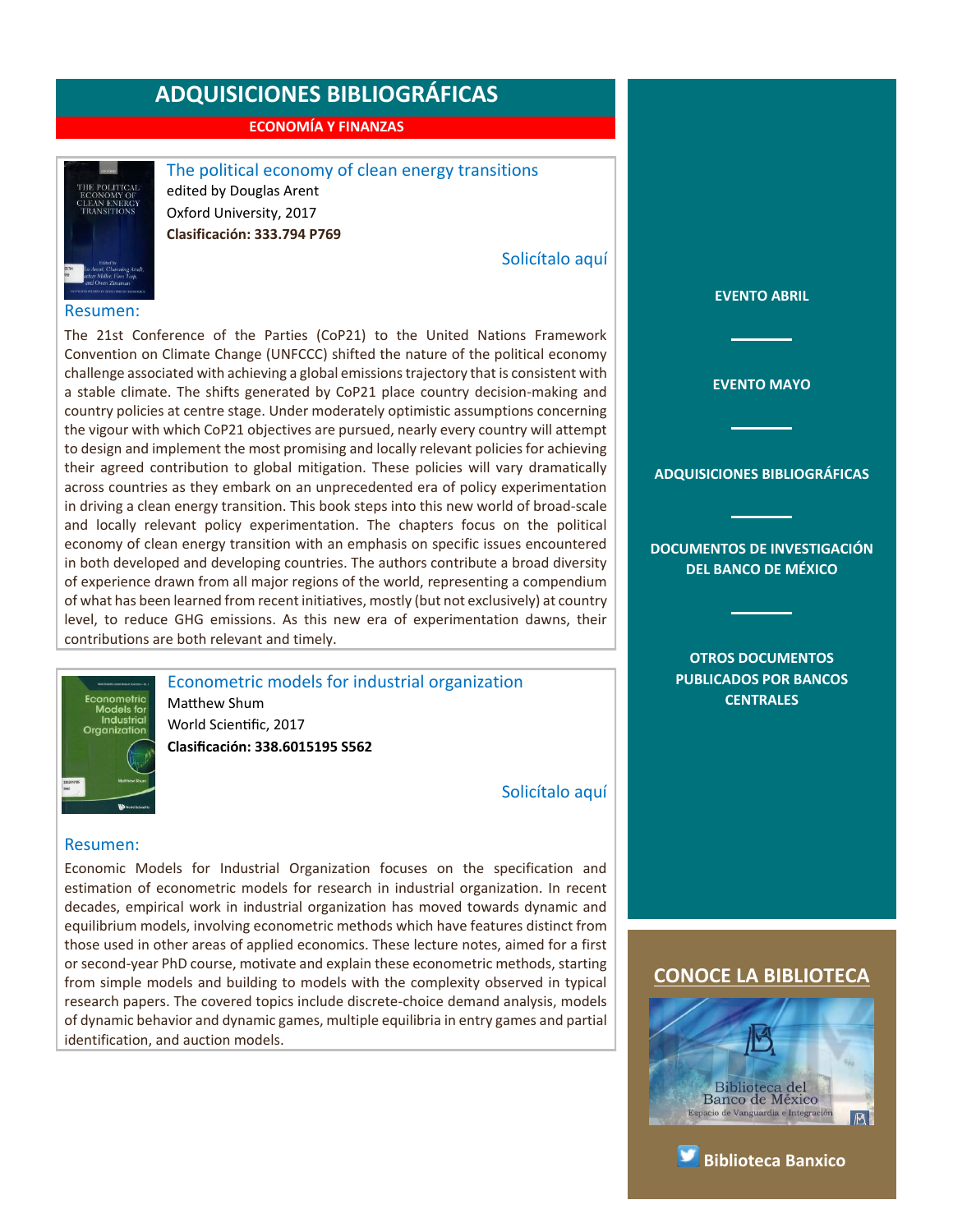**ECONOMÍA Y FINANZAS**



series

### <span id="page-7-0"></span>Multivariate modelling of non-stationary economic time

John Hunter; Simon P. Burke; Alessandra Canepa Palgrave Macmillan, 2017 **Clasificación: 330.015195 H945 2017**

[Solicítalo aquí](mailto:osbib@banxico.org.mx?subject=+Solicito%20el%20siguiente%20material&body=Solicito%20en%20préstamo%20el%20siguiente%20título%20%22Multivariate%20modelling%20of%20non-stationary%20economic%20time%20series%22%20con%20clasificación%20330.015195%20H945%202017)

#### Resumen:

This book examines conventional time series in the context of stationary data prior to a discussion of cointegration, with a focus on multivariate models. The authors provide a detailed and extensive study of impulse responses and forecasting in the stationary and non-stationary context, considering small sample correction, volatility and the impact of different orders of integration. Models with expectations are considered along with alternate methods such as Singular Spectrum Analysis (SSA), the Kalman Filter and Structural Time Series, all in relation to cointegration. Using single equations methods to develop topics, and as examples of the notion of cointegration, Burke, Hunter, and Canepa provide direction and guidance to the now vast literature facing students and graduate economists.



<span id="page-7-1"></span>Studies in foreign exchange economics Martin D. D. Evans World Scientific, 2017 **Clasificación: 332.456015195 E92**

#### [Solicítalo aquí](mailto:osbib@banxico.org.mx?subject=+Solicito%20el%20siguiente%20material&body=Solicito%20en%20préstamo%20el%20siguiente%20título%20%22Studies%20in%20foreign%20exchange%20economics%22%20con%20clasificación%20332.456015195%20E92)

#### Resumen:

This book collects my scholarly research on the behavior of foreign exchange rates conducted over the past twenty-five years. The collection includes papers that study the behavior of exchange rates from the traditional macroeconomic and newer microstructure perspectives. The former perspective considers the linkages between the macro economy and currency prices in an effort to understand the behavior of exchange rates over quarters, years and decades. By contrast, the microstructure perspective considers how the details of currency trading affect how macroeconomic information becomes embedded in currency prices, a process which drives exchangerates over intraday horizons. The book also contains papers with a hybrid perspective that consider the details of currency trading and macroeconomic linkages in an effort to understand exchange-rate dynamics across all horizons.

**[EVENTO MAYO](#page-2-0)**

**[EVENTO ABRIL](#page-1-0)**

**[ADQUISICIONES BIBLIOGRÁFICAS](#page-3-0)**

**[DOCUMENTOS DE INVESTIGACIÓN](#page-4-0)  [DEL BANCO DE MÉXICO](#page-4-0)**

> **[OTROS DOCUMENTOS](#page-5-0)  [PUBLICADOS POR BANCOS](#page-5-0)  [CENTRALES](#page-5-0)**



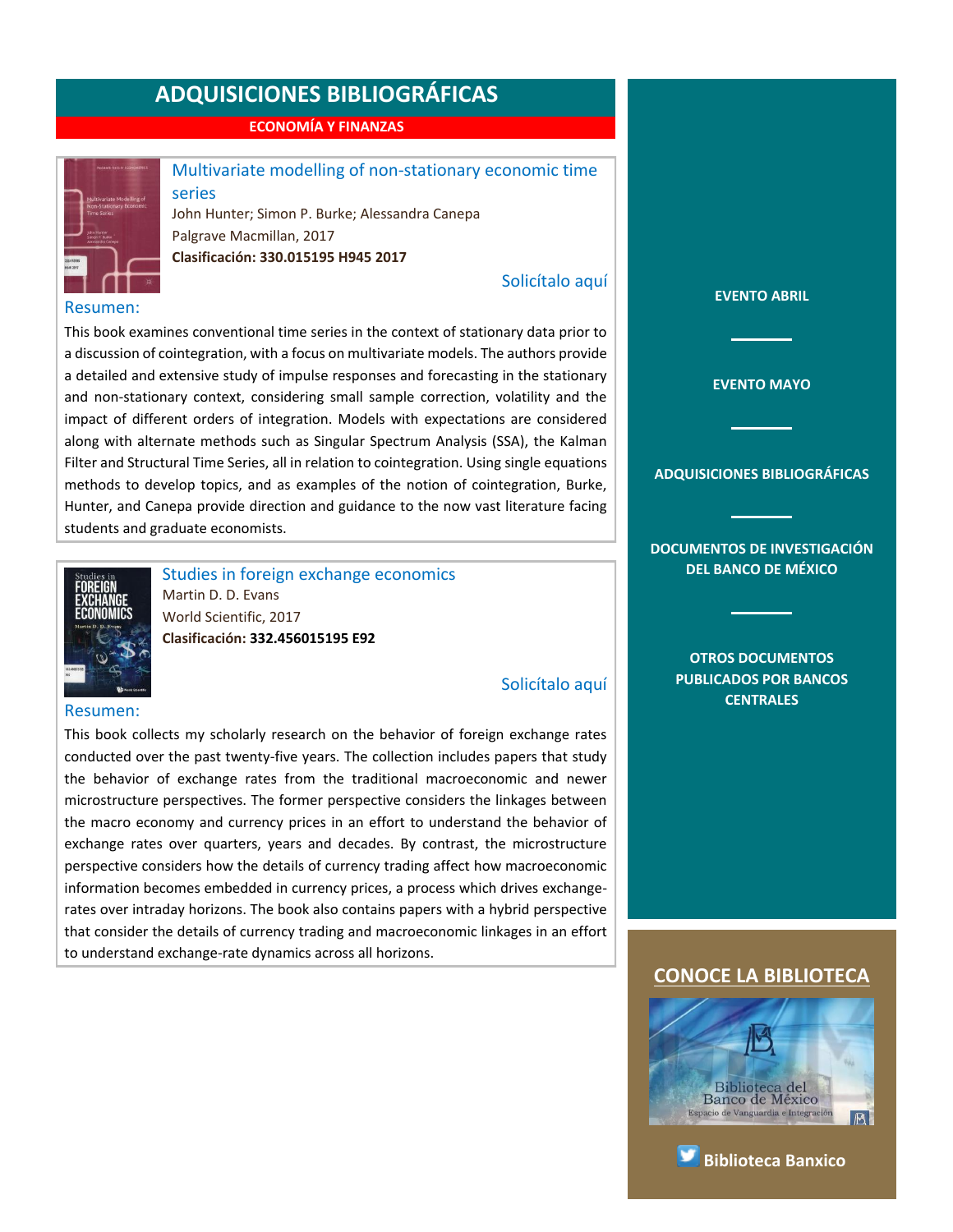**ECONOMÍA Y FINANZAS**



<span id="page-8-0"></span>The economics of contemporary Latin America Beatriz Armendáriz; Felipe Larraín B. MIT, 2017

**Clasificación: 330.98 A728**

[Solicítalo aquí](mailto:osbib@banxico.org.mx?subject=+Solicito%20el%20siguiente%20material&body=Solicito%20en%20préstamo%20el%20siguiente%20título%20%22The%20economics%20of%20contemporary%20Latin%20America%22%20con%20clasificación%20330.98%20A728)

#### Resumen:

Latin America is richly endowed with natural resources, fertile land, and vibrant cultures. Yet the region remains much poorer than its neighbors to the north. Most Latin American countries have not achieved standards of living and stable institutions comparable to those found in developed countries, have experienced repeated boombust cycles, and emain heavily reliant on primary commodities. This book studies the historical roots of Latin America's contemporary economic and social development, focusing on poverty and income inequality dating back to colonial times. It addresses today's legacies of the market-friendly reforms that took hold in the 1980s and 1990s by examining successful stabilizations and homemade monetary and fiscal institutional reforms. It offers a detailed analysis of trade and financial liberalization, twenty–first century-growth, and the decline in poverty and income inequality. Finally, the book offers an overall analysis of inclusive growth policies for development—including gender issues and the informal sector—and the challenges that lie ahead for the region, with special attention to pressing demands by the vibrant and vocal middle class, youth unemployment, and indigenous populations.



<span id="page-8-1"></span>Experimental capitalism : the nanoeconomics of American high-tech industries

Steven **Kleiper** Klepper Princeton University, 2016 **Clasificación: 338.50973 K64**

[Solicítalo aquí](mailto:osbib@banxico.org.mx?subject=+Solicito%20el%20siguiente%20material&body=Solicito%20en%20préstamo%20el%20siguiente%20título%20%22Experimental%20capitalism%22%20con%20clasificación%20338.50973%20K64)

#### Resumen:

For much of the twentieth century, American corporations led the world in terms of technological progress. Why did certain industries have such great success? Experimental Capitalism examines six key industries—automobiles, pneumatic tires, television receivers, semiconductors, lasers, and penicillin—and tracks the highs and lows of American high-tech capitalism and the resulting innovation landscape. Employing "nanoeconomics"—a deep dive into the formation and functioning of companies—Steven Klepper determines how specific companies emerged to become the undisputed leaders that altered the course of their industry's evolution. Klepper delves into why a small number of firms came to dominate their industries for many years after an initial period of tumult, including General Motors, Firestone, and Intel. Even though capitalism is built on the idea of competition among many, he shows how the innovation process naturally led to such dominance. Klepper explores how this domination influenced the search for further innovations. Klepper concludes his study with a discussion of the impact of government and the potential for policy to enhance a nation's high-tech industrial base. A culmination of a lifetime of research and thought, Experimental Capitalism takes a dynamic look at how new ideas and innovations led to America's economic primacy.

**[EVENTO ABRIL](#page-1-0)**

**[EVENTO MAYO](#page-2-0)**

**[ADQUISICIONES BIBLIOGRÁFICAS](#page-3-0)**

**[DOCUMENTOS DE INVESTIGACIÓN](#page-4-0)  [DEL BANCO DE MÉXICO](#page-4-0)**

> **[OTROS DOCUMENTOS](#page-5-0)  [PUBLICADOS POR BANCOS](#page-5-0)  [CENTRALES](#page-5-0)**





**[Biblioteca Banxico](https://twitter.com/BiblioBanxico)**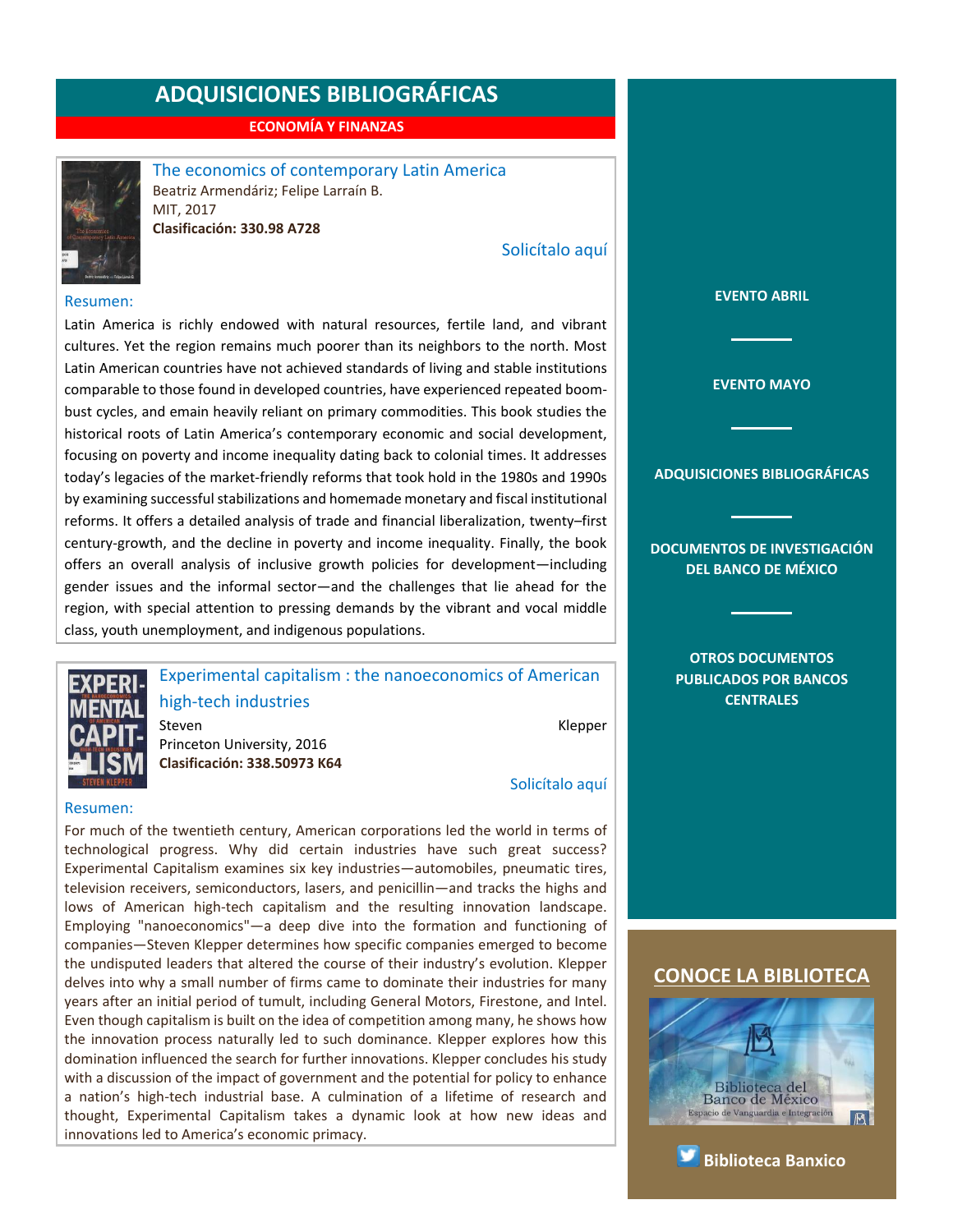**ECONOMÍA Y FINANZAS**



<span id="page-9-0"></span>La naturaleza multidimensional de la competencia bancaria en México : un análisis del periodo 2001-2011 Gonzalo Castañeda Centro de Estudios Espinosa Yglesias, 2014 **Clasificación: 332.10972 C346**

#### [Solicítalo aquí](mailto:osbib@banxico.org.mx?subject=+Solicito%20el%20siguiente%20material&body=Solicito%20en%20préstamo%20el%20siguiente%20título%20%22La%20naturaleza%20multidimensional%20de%20la%20competencia%20bancaria%20en%20México%22%20con%20clasificación%20332.10972%20C346)

#### Resumen:

En este texto se realiza un análisis sobre la competencia bancaria en México para el periodo comprendido entre 2001-2011. La relevancia es de primer orden, dado el reducido nivel de profundización financiera y la relativa inflexibilidad de las tasas de interés en México. Diversos analistas y protagonistas del sistema financiero han explicado lo anterior como una secuela de la concentración de los servicios bancarios que se produjo a raíz de la crisis financiera de 1995. Sin embargo, el incremento en el número de bancos durante la administración del presidente Calderón no resolvió el problema, por lo que su comprensión requiere de una explicación multidimensional.



<span id="page-9-1"></span>Weak convergence of financial markets

Jean-Luc Prigent Springer, 2003 **Clasificación: 332.401 H631**

[Solicítalo aquí](mailto:osbib@banxico.org.mx?subject=+Solicito%20el%20siguiente%20material&body=Solicito%20en%20préstamo%20el%20siguiente%20título%20%22Weak%20convergence%20of%20financial%20markets%22%20con%20clasificación%20332.401%20H631)

#### Resumen:

A comprehensive overview of weak convergence of stochastic processes and its application to the study of financial markets. Split into three parts, the first recalls the mathematics of stochastic processes and stochastic calculus with special emphasis on contiguity properties and weak convergence of stochastic integrals. The second part is devoted to the analysis of financial theory from the convergence point of view. The main problems, which include portfolio optimization, option pricing and hedging are examined, especially when considering discrete-time approximations of continuoustime dynamics. The third part deals with lattice- and tree-based computational procedures for option pricing both on stocks and stochastic bonds. More general discrete approximations are also introduced and detailed. Includes detailed examples.

**[EVENTO ABRIL](#page-1-0)**

**[EVENTO MAYO](#page-2-0)**

**[ADQUISICIONES BIBLIOGRÁFICAS](#page-3-0)**

**[DOCUMENTOS DE INVESTIGACIÓN](#page-4-0)  [DEL BANCO DE MÉXICO](#page-4-0)**

> **[OTROS DOCUMENTOS](#page-5-0)  [PUBLICADOS POR BANCOS](#page-5-0)  [CENTRALES](#page-5-0)**



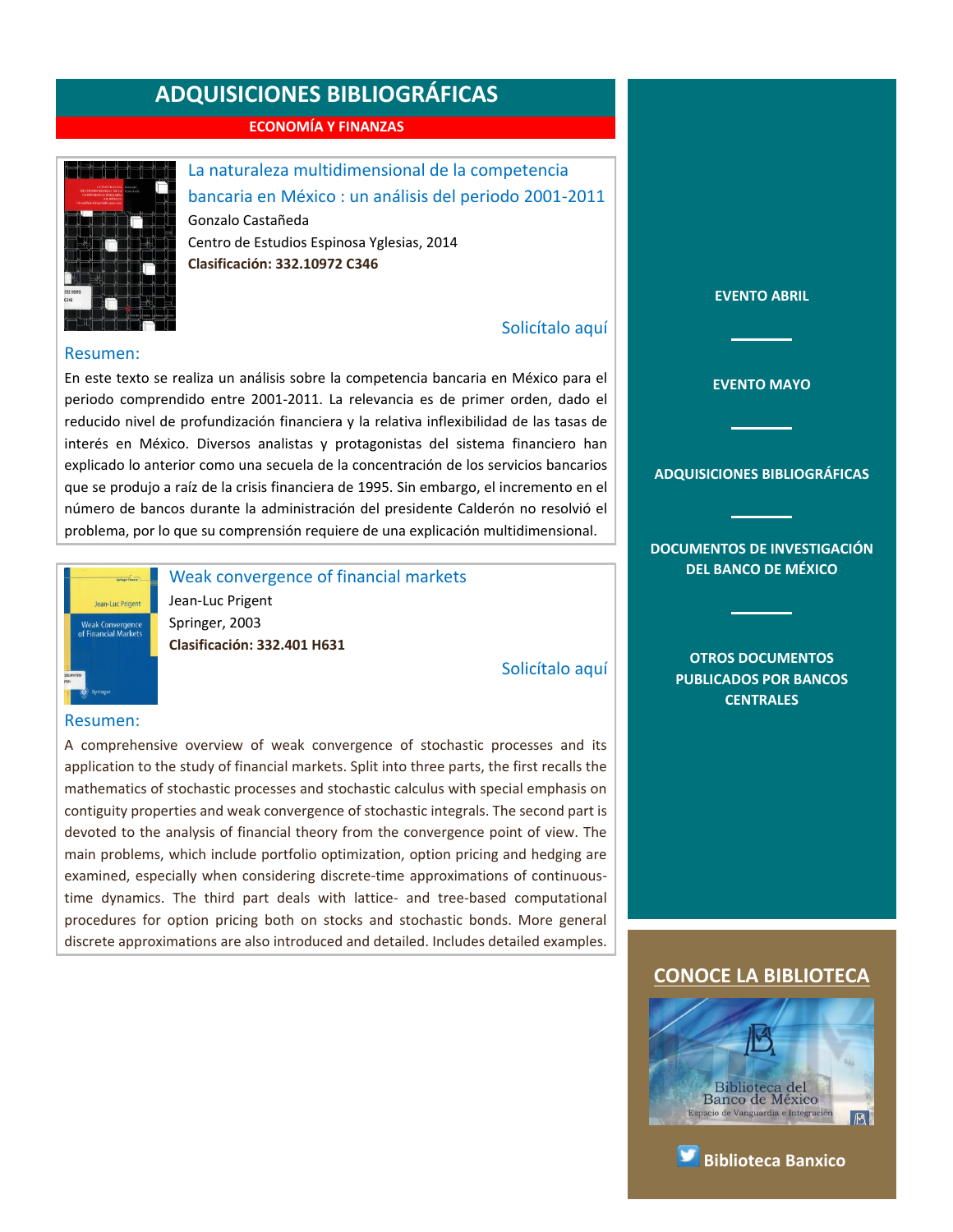**ECONOMÍA Y FINANZAS**



<span id="page-10-0"></span>A market theory of money

John Hicks Clarendon, 1989 **Clasificación: 332.401 H631**

#### Resumen:

In this book, Sir John Hicks draws together the common threads of over 50 years' writing on monetary economics into a succint statement of the fundamentals of monetary theory. He also goes beyond this work of synthesis to outline a theory of competitive markets which can be linked to the monetary sector, confronting the failure of both standard classical and neoclassical theory to fill the gap between monetary and non-monetary economics. In reviewing his own work, Hicks explains the way in which economic theory has been adjusted to reflect developments in the real economy. He sees these sometimes major shifts in theory less the discovery of new truths and more as the discovery, ore rediscovery, truths which have become more appropriate.

#### **CIENCIAS DE LA COMPUTACIÓN**



<span id="page-10-1"></span>Introduction to GIS programming and fundamentals with Python and ArcGIS Yang, Chaowei Taylor & Francis, 2017 **Clasificación: 910.28553 Y22**

[Solicítalo aquí](mailto:osbib@banxico.org.mx?subject=+Solicito%20el%20siguiente%20material&body=Solicito%20en%20préstamo%20el%20siguiente%20título%20%22Introduction%20to%20GIS%20programming%20and%20fundamentals%20with%20Python%20and%20ArcGIS%22%20con%20clasificación%20910.28553%20Y22)

[Solicítalo aquí](mailto:osbib@banxico.org.mx?subject=+Solicito%20el%20siguiente%20material&body=Solicito%20en%20préstamo%20el%20siguiente%20título%20%22A%20market%20theory%20of%20money%22%20con%20clasificación%20332.401%20H631)

#### Resumen:

Combining GIS concepts and fundamental spatial thinking methodology with real programming examples, this book introduces popular Python-based tools and their application to solving real-world problems. It elucidates the programming constructs of Python with its high-level toolkits and demonstrates its integration with ArcGIS Theory. Filled with hands-on computer exercises in a logical learning workflow this book promotes increased interactivity between instructors and students while also benefiting professionals in the field with vital knowledge to sharpen their programming skills. Readers receive expert guidance on modules, package management, and handling shapefile formats needed to build their own mini-GIS. Comprehensive and engaging commentary, robust contents, accompanying datasets, and classroom-tested exercises are all housed here to permit users to become competitive in the GIS/IT job market and industry. Features: Introduces GIS concepts and programming using Python language and ArcGIS ® desktop. Focuses on detailed illustrations of programming in GIS with an interdisciplinary interaction. Explains the fundamentals of GIS through hands-on-experience. Help readers learning how to build their own mini-GIS. Benefits IT professionals with the experience to develop and polish programming skills for GIS development. Online Materials: Instructional slides for instructors using this text for classroom education and professionals to assist in learning GIS programming. Python codes for class exercises and hands-on experiences and structured and labeled by chapter to code the chapter's sequence. Mini-GIS as an open-source package for learning the GIS fundamentals and for exemplifying GIS principles and algorithms.

**[EVENTO MAYO](#page-2-0) [ADQUISICIONES BIBLIOGRÁFICAS](#page-3-0) [DOCUMENTOS DE INVESTIGACIÓN](#page-4-0)  [DEL BANCO DE MÉXICO](#page-4-0) [OTROS DOCUMENTOS](#page-5-0)  [PUBLICADOS POR BANCOS](#page-5-0)  [CENTRALES](#page-5-0) [CONOCE LA BIBLIOTECA](http://www.banxico.org.mx/servicios/informacion-general/biblioteca/index.html)**

**[EVENTO ABRIL](#page-1-0)**



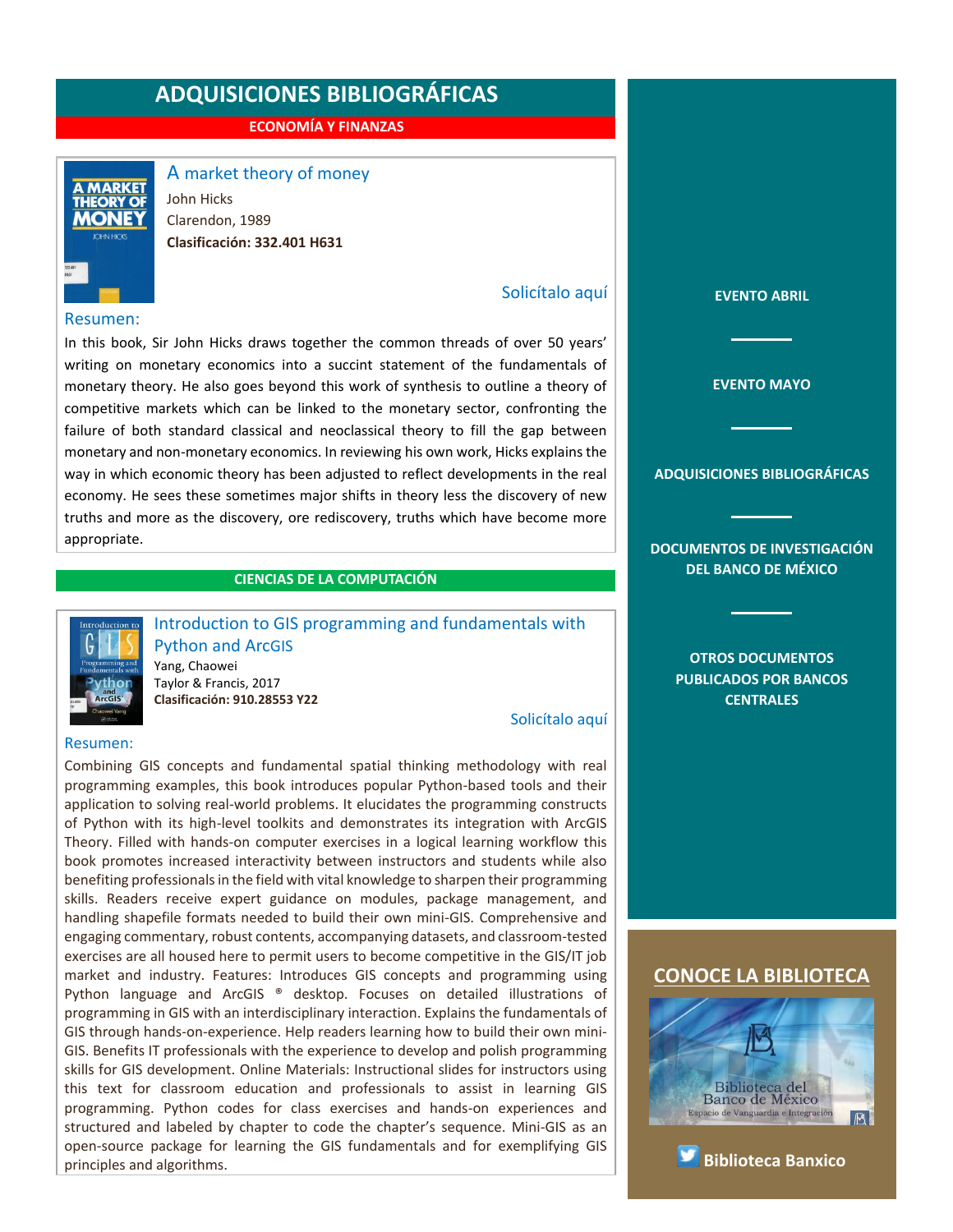**MATEMÁTICAS**

| <b>INTRODUCTION</b>                             |
|-------------------------------------------------|
| TO THE                                          |
| THEORY OF                                       |
| <b>MECHANISM</b>                                |
| <b>DESIGN</b>                                   |
| <b>TILMAN</b>                                   |
| <b>BÖRGERS</b>                                  |
| with a chapter be-<br><b>DANIEL ANZAWER</b> and |
| <b>FILAND YTRAUSE</b><br>Wat                    |

<span id="page-11-0"></span>An introduction to the theory of mechanism design

Tilman Börgers Oxford University, 2015 **Clasificación: 519.3 B732**

[Solicítalo aquí](mailto:osbib@banxico.org.mx?subject=+Solicito%20el%20siguiente%20material&body=Solicito%20en%20préstamo%20el%20siguiente%20título%20%22An%20introduction%20to%20the%20theory%20of%20mechanism%20design%22%20con%20clasificación%20519.3%20B732)

#### Resumen:

What is the best way to auction an asset? How should a group of people organize themselves to ensure the best provision of public goods? How should exchanges be organized? In An Introduction to the Theory of Mechanism Design, Tilman Börgers addresses these questions and more through an exploration of the economic theory of mechanism design. Mechanism design is reverse game theory. Whereas game theory takes the rules of the game as a given and makes predictions about the behavior of strategic players, the theory of mechanism design goes a step further and selects the optimal rules of the game. A relatively new economic theory, mechanism design studies the instrument itself as well as the results of the instrument. An Introduction to the Theory of Mechanism Design provides rigorous but accessible explanations of classic results in the theory of mechanism design, such as Myerson's theorem on expected revenue maximizing auctions, Myerson and Satterthwaite's theorem on the impossibility of ex post efficient bilateral trade with asymmetric information, and Gibbard and Satterthwaite's theorem on the non-existence of dominant strategy voting mechanisms. Börgers also provides an examination of the frontiers of current research in the area with an original and unified perspective that will appeal to advanced students of economics.

#### **PSICOLOGÍA Y PROCESOS SOCIALES**

#### <span id="page-11-1"></span>Governance, regulation and powers on the Internet

edited by Eric Brousseau; Meryem Marzouki; Cécile Méadel Cambridge University, 2015 **Clasificación: 303.48330973 G721**

[Solicítalo aquí](mailto:osbib@banxico.org.mx?subject=+Solicito%20el%20siguiente%20material&body=Solicito%20en%20préstamo%20el%20siguiente%20título%20%22Governance,%20regulation%20and%20powers%20on%20the%20Internet%22%20con%20clasificación%20303.48330973%20G721)

#### Resumen:

Digital technologies have prompted the emergence of new modes of regulation and governance, since they allow for more decentralized processes of elaboration and implementation of norms. Moreover, the Internet has been raising a wide set of governance issues since it affects many domains, such as individual rights, public liberties, property rights, economic competition, market regulation, conflict management, security and the sovereignty of states. There is therefore a need to understand how technical, political, economic and social norms are articulated, as well as to understand who the main actors of this process of transformation are, how they interact and how these changes may influence international rulings. This book brings together an international team of scholars to explain and analyse how collective regulations evolve in the broader context of the development of postmodern societies, globalization, the reshaping of international relations and the profound transformations of nation-states. Proposes an integrated vision of Internet and governance issues, from the regulation of the Internet to the impact of digital technologies on politics.

**[DEL BANCO DE MÉXICO](#page-4-0) [OTROS DOCUMENTOS](#page-5-0)  [PUBLICADOS POR BANCOS](#page-5-0)** 

**[CENTRALES](#page-5-0)**

**[EVENTO ABRIL](#page-1-0)**

**[EVENTO MAYO](#page-2-0)**

**[ADQUISICIONES BIBLIOGRÁFICAS](#page-3-0)**

**[DOCUMENTOS DE INVESTIGACIÓN](#page-4-0)** 



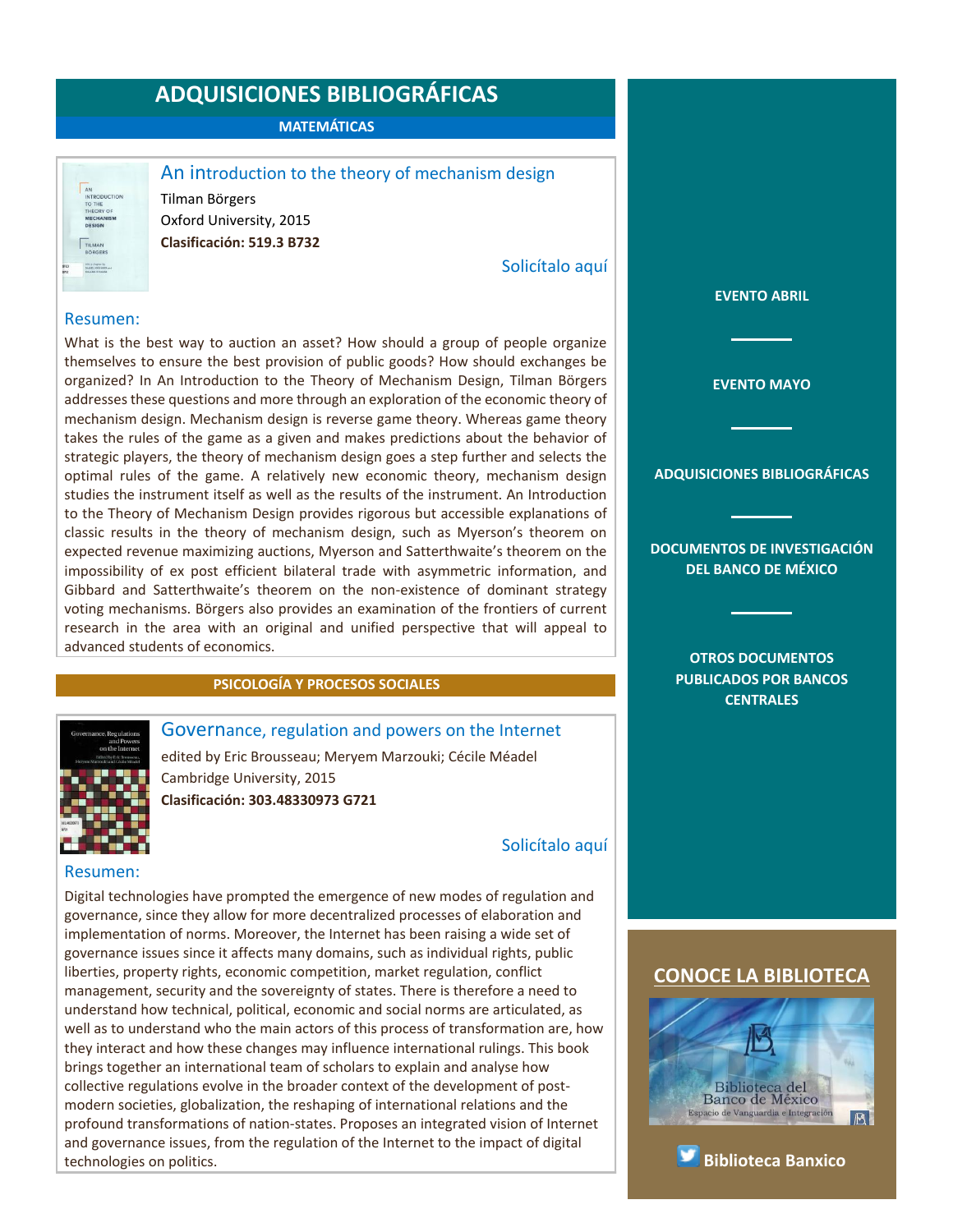### **DOCUMENTOS DE INVESTIGACIÓN DEL BANCO DE MÉXICO**



<span id="page-12-0"></span>Stability of equilibrium outcomes under deferred acceptance: acyclicity and dropping strategies Benjamín Tello Banco de México, 2018-05

#### [Descárgalo aquí](http://www.banxico.org.mx/publicaciones-y-discursos/publicaciones/documentos-de-investigacion/banxico/%7B5FCC7038-0691-6617-BC10-8FE4F38FE9D1%7D.pdf)

#### Resumen:

We consider the problem of matching a set of medical students to a set of medical residency positions (hospitals) under the assumption that hospitals' preferences over groups of students are responsive. In this context, we study the preference revelation game induced by the student proposing deferred acceptance mechanism. We show that the acyclicity of the hospitals' preference profile (Romero-Medina and Triossi, 2013a) is a necessary and sufficient condition to ensure that the outcome of every Nash equilibrium in which each hospital plays a dropping strategy is stable.

13 **BANCO DE MÉXICO**  <span id="page-12-1"></span>Financial openness, policy vs. realized outcomes Georgia Ramsay Bush Banco de México, 2018-04

[Descárgalo aquí](http://www.banxico.org.mx/publicaciones-y-discursos/publicaciones/documentos-de-investigacion/banxico/%7BE16460C4-3D08-3867-9521-F8F2B4290212%7D.pdf)

#### Resumen:

This paper examines how the 1990s capital account liberalization policy trend affected international capital flows, and tests a new hypothesis that the depth and efficiency of the domestic financial system impacts the efficacy of capital account policy. The paper exploits a recently published IMF database on financial development that spans the period 1980-2014 and includes both developing and developed countries. The results confirm that policy on average does not have a significant effect on gross capital flows, when controlling for other factors. I also find no effect on flows disaggregated by type and direction. However, interacting capital account policy and financial development, I do find that for financially developed countries, policy has the expected effect --policy openness leads to capital flows. The implication is that the effectiveness of capital account liberalization requires developing the domestic financial system.

**[EVENTO MAYO](#page-2-0)**

**[EVENTO ABRIL](#page-1-0)**

#### **[ADQUISICIONES BIBLIOGRÁFICAS](#page-3-0)**

**[DOCUMENTOS DE INVESTIGACIÓN](#page-4-0)  [DEL BANCO DE MÉXICO](#page-4-0)**

> **[OTROS DOCUMENTOS](#page-5-0)  [PUBLICADOS POR BANCOS](#page-5-0)  [CENTRALES](#page-5-0)**



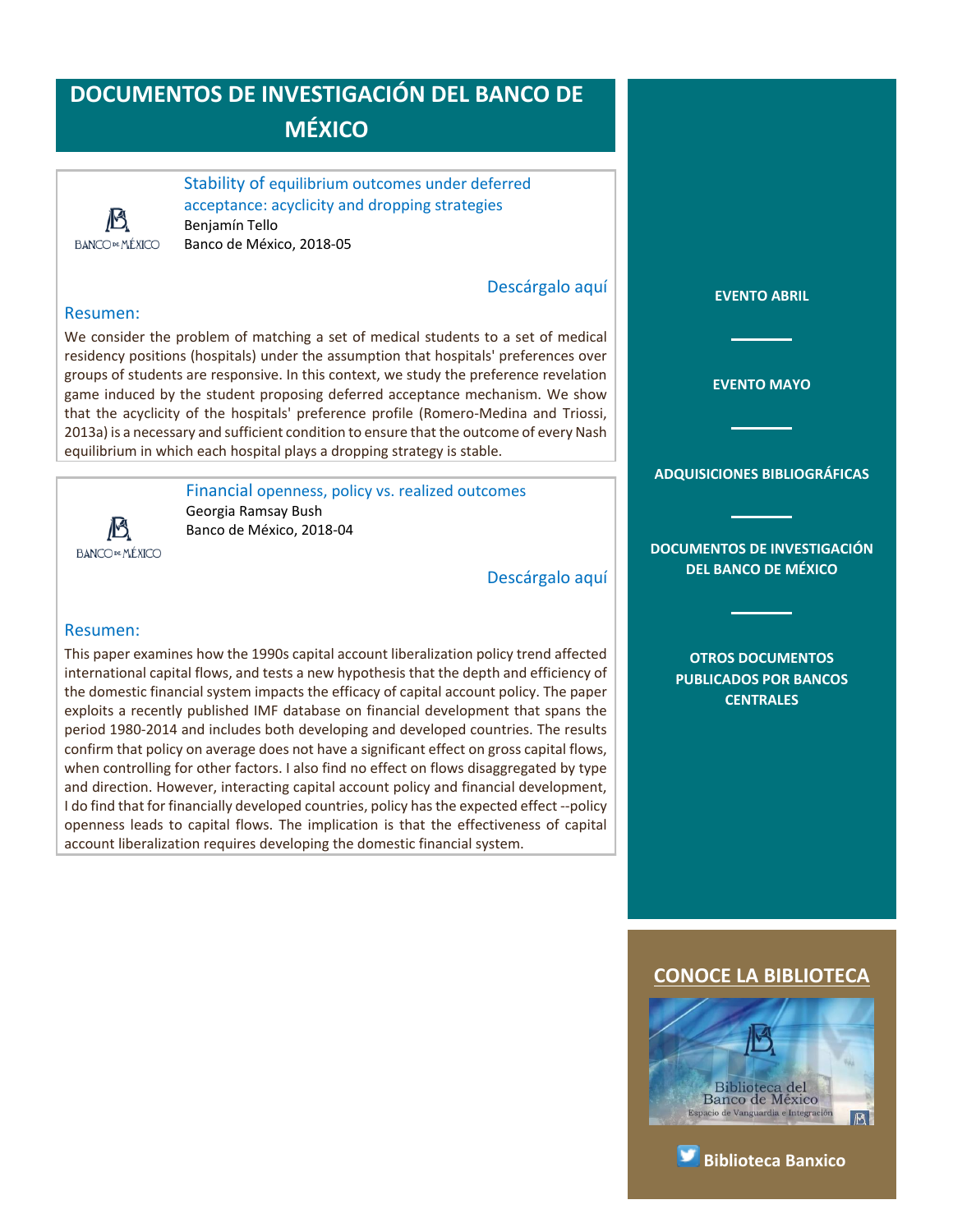<span id="page-13-2"></span><span id="page-13-1"></span><span id="page-13-0"></span>

<span id="page-13-5"></span><span id="page-13-4"></span><span id="page-13-3"></span>Marlene Amstad; Frank Packer and Jimmy Shek

BANK FOR INTERNATIONAL SETTLEMENTS

Basel, Switzerland : Bank for International Settlements, 2018. -- 36 p. : il. -- (Working papers ; no. 709).

[Descárgalo aquí](https://www.bis.org/publ/work709.pdf)